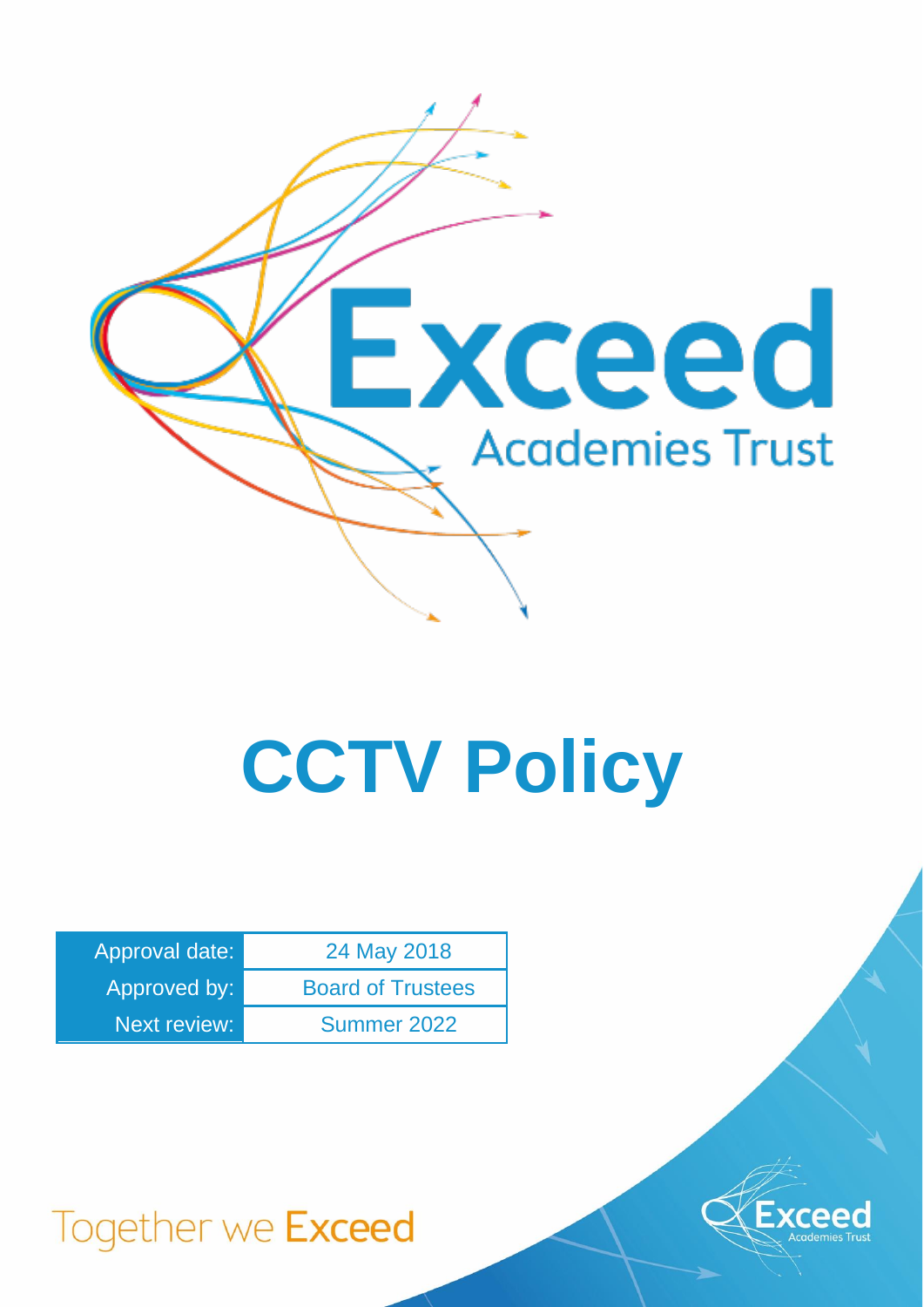# **Contents**

| Appendix 1 - CCTV PRIVACY IMPACT ASSESSMENT TEMPLATE 6 |  |
|--------------------------------------------------------|--|

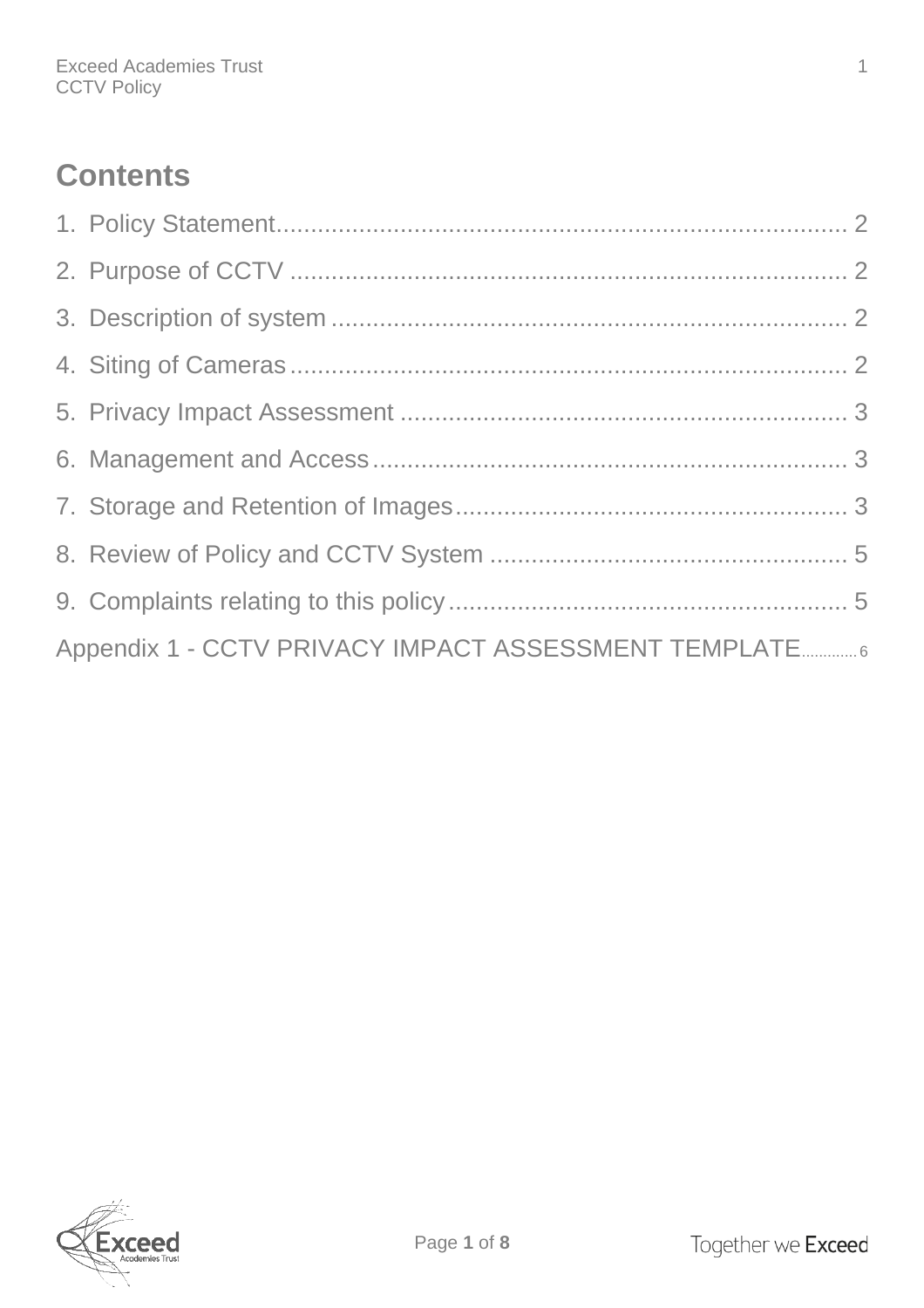### <span id="page-2-0"></span>**1. Policy Statement**

- 1.1 Exceed Academies Trust uses Close Circuit Television ("CCTV") within the premises of the Trust and its Schools. The purpose of this policy is to set out the position of the Trust as to the management, operation and use of the CCTV at Trust and its Schools.
- 1.2 This policy applies to all members of our Workforce, visitors to the Trust premises and all other persons whose images may be captured by the CCTV system.
- 1.3 This policy takes account of all applicable legislation and guidance, including:
	- 1.3.1 General Data Protection Regulation ("GDPR")
	- 1.3.2 Data Protection Act 2018 (together the Data Protection Legislation)
	- 1.3.3 CCTV Code of Practice produced by the Information Commissioner
	- 1.3.4 Human Rights Act 1998
- 1.4 This policy sets out the position of the Trust in relation to its use of CCTV.

#### <span id="page-2-1"></span>**2. Purpose of CCTV**

- 2.1 The Trust uses CCTV for the following purposes:
	- 2.1.1 To provide a safe and secure environment for pupils, staff and visitors
	- 2.1.2 To prevent the loss of or damage to the Trust buildings and/or assets
	- 2.1.3 To assist in the prevention of crime and assist law enforcement agencies in apprehending offenders
	- 2.1.4 To assist in the management of the workforce and any subsequent allegations of misconduct

#### <span id="page-2-2"></span>**3. Description of system**

3.1 Each of the schools operate a CCTV system with a range of cameras which cover the schools grounds. All of these cameras are in fixed locations and some have sound recording capabilities.

#### <span id="page-2-3"></span>**4. Siting of Cameras**

- 4.1 All CCTV cameras will be sited in such a way as to meet the purpose for which the CCTV is operated. Cameras will be sited in prominent positions where they are clearly visible to staff, pupils and visitors.
- 4.2 Cameras will not be sited, so far as possible, in such a way as to record areas that are not intended to be the subject of surveillance. The Trust will make all reasonable efforts to ensure that areas outside of the Trust premises are not recorded.
- 4.3 Signs will be erected to inform individuals that they are in an area within which CCTV is in operation.

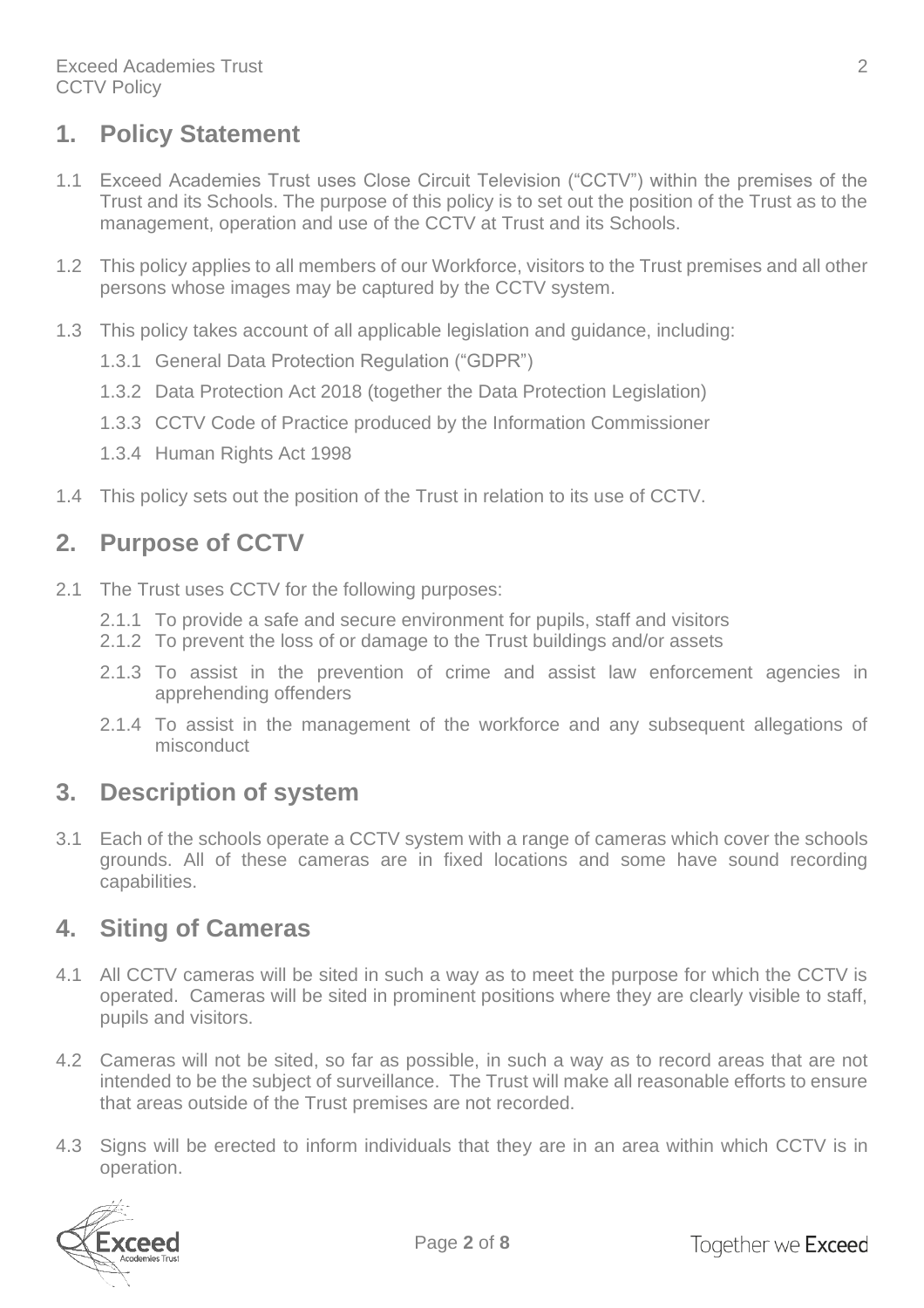4.4 Cameras will not be sited in areas where individual have a heightened expectation of privacy, such as changing rooms or toilets.

#### <span id="page-3-0"></span>**5. Privacy Impact Assessment**

- 5.1 Prior to the installation of any CCTV camera, or system, a privacy impact assessment will be conducted by the Trust to ensure that the proposed installation is compliant with legislation and ICO guidance.
- 5.2 The Trust will adopt a privacy by design approach when installing new cameras and systems, taking into account the purpose of each camera so as to avoid recording and storing excessive amounts of personal data.

#### <span id="page-3-1"></span>**6. Management and Access**

- 6.1 The CCTV system in each school will be managed by the Site Manager, Headteacher or Trust Estates Team. White Star Security have remote access to the CCTV system to monitor after hours.
- 6.2 On a day to day basis the CCTV system will be operated by either the Site Manager, Caretaker or Headteacher.
- 6.3 The viewing of live CCTV images will be restricted to the Trust Estates Team, Site Manager, Caretaker (school site team), Headteacher or Office Manager.
- 6.4 Recorded images which are stored by the CCTV system will be restricted to access by password control.
- 6.5 No other individual will have the right to view or access any CCTV images unless in accordance with the terms of this policy as to disclosure of images.
- 6.6 The CCTV system is checked weekly by the Site Team to ensure that it is operating effectively

#### <span id="page-3-2"></span>**7. Storage and Retention of Images**

- 7.1 Any images recorded by the CCTV system will be retained only for as long as necessary for the purpose for which they were originally recorded.
- 7.2 Recorded images are stored only for a period of 30 days unless there is a specific purpose for which they are retained for a longer period.
- 7.3 The Trust will ensure that appropriate security measures are in place to prevent the unlawful or inadvertent disclosure of any recorded images. The measures in place include:
	- 7.3.1 CCTV recording systems being located in restricted access areas;
	- 7.3.2 The CCTV system being encrypted/password protected;
	- 7.3.3 Restriction of the ability to make copies to specified members of staff
- 7.4 A log of any access to the CCTV images, including time and dates of access, and a record of the individual accessing the images, will be maintained by the Trust.

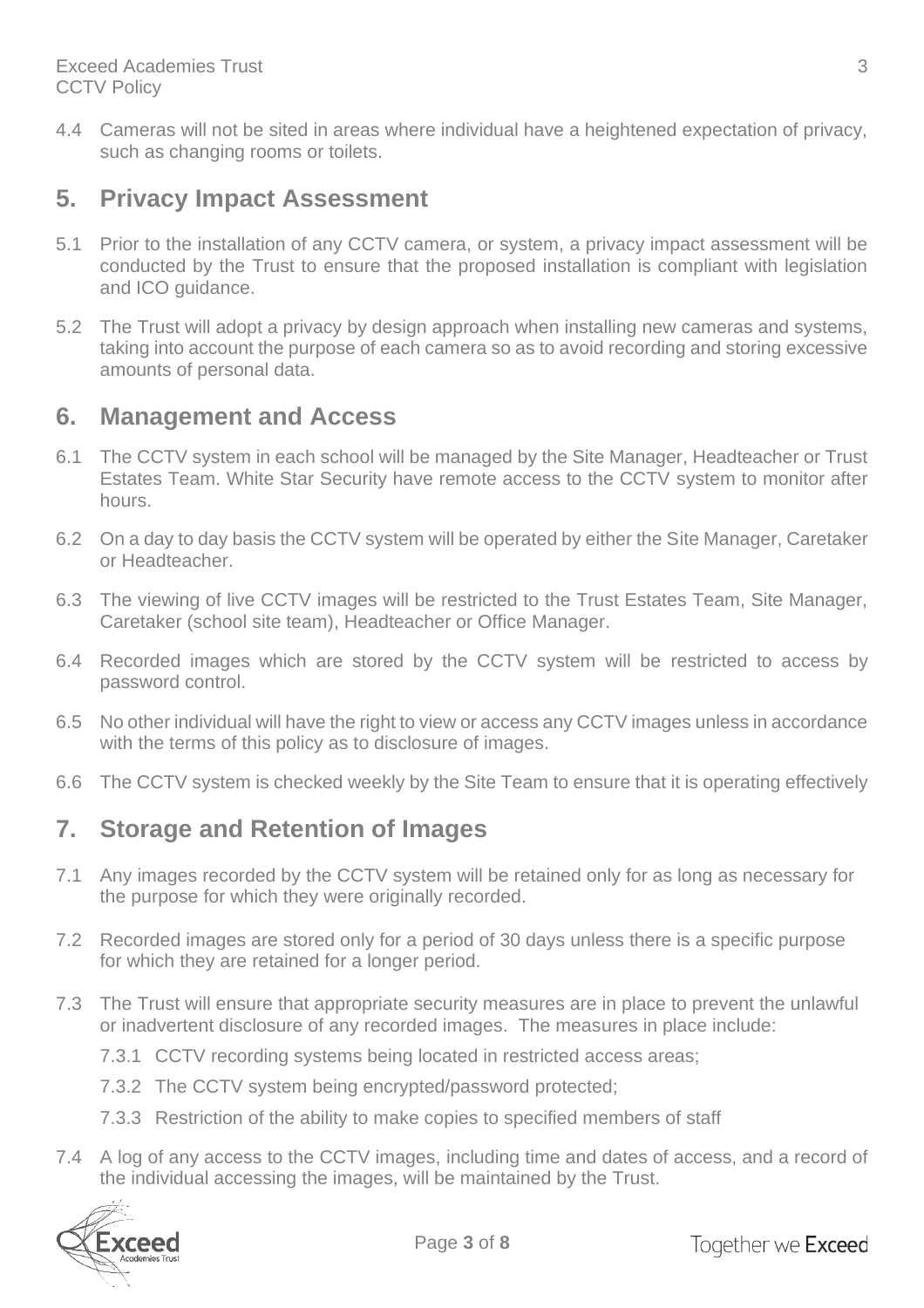# **Disclosure of Images to Data Subjects**

- 7.5 Any individual recorded in any CCTV image is a data subject for the purposes of the Data Protection Legislation, and has a right to request access to those images.
- 7.6 Any individual who requests access to images of themselves will be considered to have made a subject access request pursuant to the Data Protection Legislation. Such a request should be considered in the context of the Trust's Subject Access Request Policy.
- 7.7 When such a request is made the Trust Estate Team, School Site Team or Headteacher will review the CCTV footage, in respect of relevant time periods where appropriate, in accordance with the request.
- 7.8 If the footage contains only the individual making the request then the individual may be permitted to view the footage. This must be strictly limited to that footage which contains only images of the individual making the request. The Site Team / Headteacher must take appropriate measures to ensure that the footage is restricted in this way.
- 7.9 If the footage contains images of other individuals then the Trust must consider whether:
	- 7.9.1 The request requires the disclosure of the images of individuals other than the requester, for example whether the images can be distorted so as not to identify other individuals;
	- 7.9.2 The other individuals in the footage have consented to the disclosure of the images, or their consent could be obtained; or
	- 7.9.3 If not, then whether it is otherwise reasonable in the circumstances to disclose those images to the individual making the request.
- 7.10 A record must be kept, and held securely, of all disclosures which sets out:
	- 7.10.1 When the request was made;
	- 7.10.2 The process followed by Trust Estate Team, School Site Team / Headteacher in determining whether the images contained third parties;
	- 7.10.3 The considerations as to whether to allow access to those images;
	- 7.10.4 The individuals that were permitted to view the images and when; and
	- 7.10.5 Whether a copy of the images was provided, and if so to whom, when and in what format.

#### **Disclosure of Images to Third Parties**

- 7.11 The Trust will only disclose recorded CCTV images to third parties where it is permitted to do so in accordance with the Data Protection Legislation.
- 7.12 CCTV images will only be disclosed to law enforcement agencies in line with the purposes for which the CCTV system is in place.

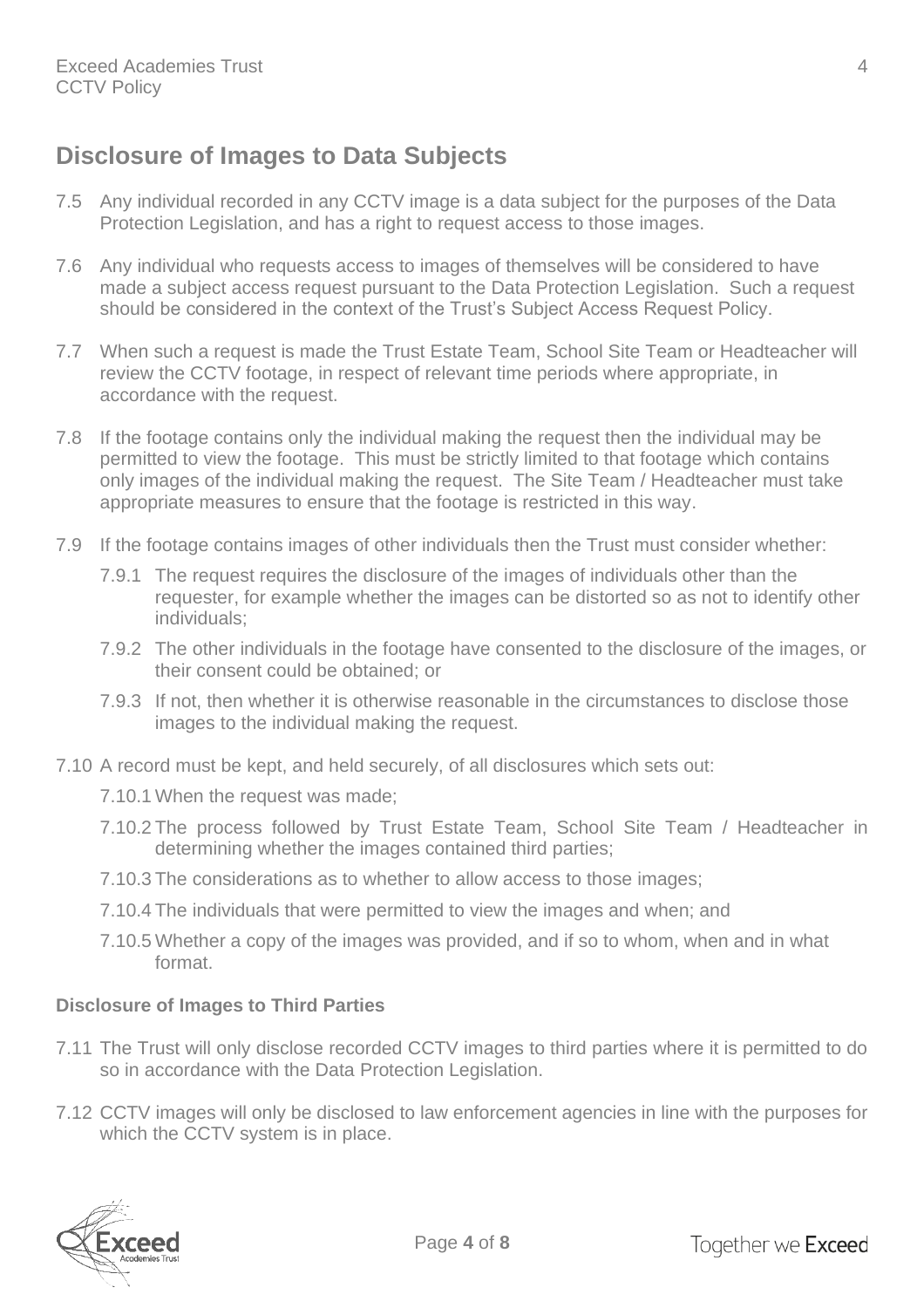- 7.13 If a request is received form a law enforcement agency for disclosure of CCTV images then Trust Estate Team, School Site Team or Headteacher must follow the same process as above in relation to subject access requests. Detail should be obtained from the law enforcement agency as to exactly what they want the CCTV images for, and any particular individuals of concern. This will then enable proper consideration to be given to what should be disclosed, and the potential disclosure of any third party images.
- 7.14 The information above must be recorded in relation to any disclosure.
- 7.15 If an order is granted by a Court for disclosure of CCTV images then this should be complied with. However very careful consideration must be given to exactly what the Court order requires. If there are any concerns as to disclosure then the Data Protection Officer should be contacted in the first instance and appropriate legal advice may be required.

### <span id="page-5-0"></span>**8. Review of Policy and CCTV System**

- 8.1 This policy will be reviewed as necessary.
- 8.2 The CCTV system and the privacy impact assessment relating to it will be reviewed as necessary, or when changes to the CCTV system are proposed.

#### **Misuse of CCTV systems**

- 8.3 The misuse of CCTV system could constitute a criminal offence.
- 8.4 Any member of staff who breaches this policy may be subject to disciplinary action.

#### <span id="page-5-1"></span>**9. Complaints relating to this policy**

9.1 Any complaints relating to this policy or to the CCTV system operated by the Trust should be made in accordance with the Trust Complaints Policy.

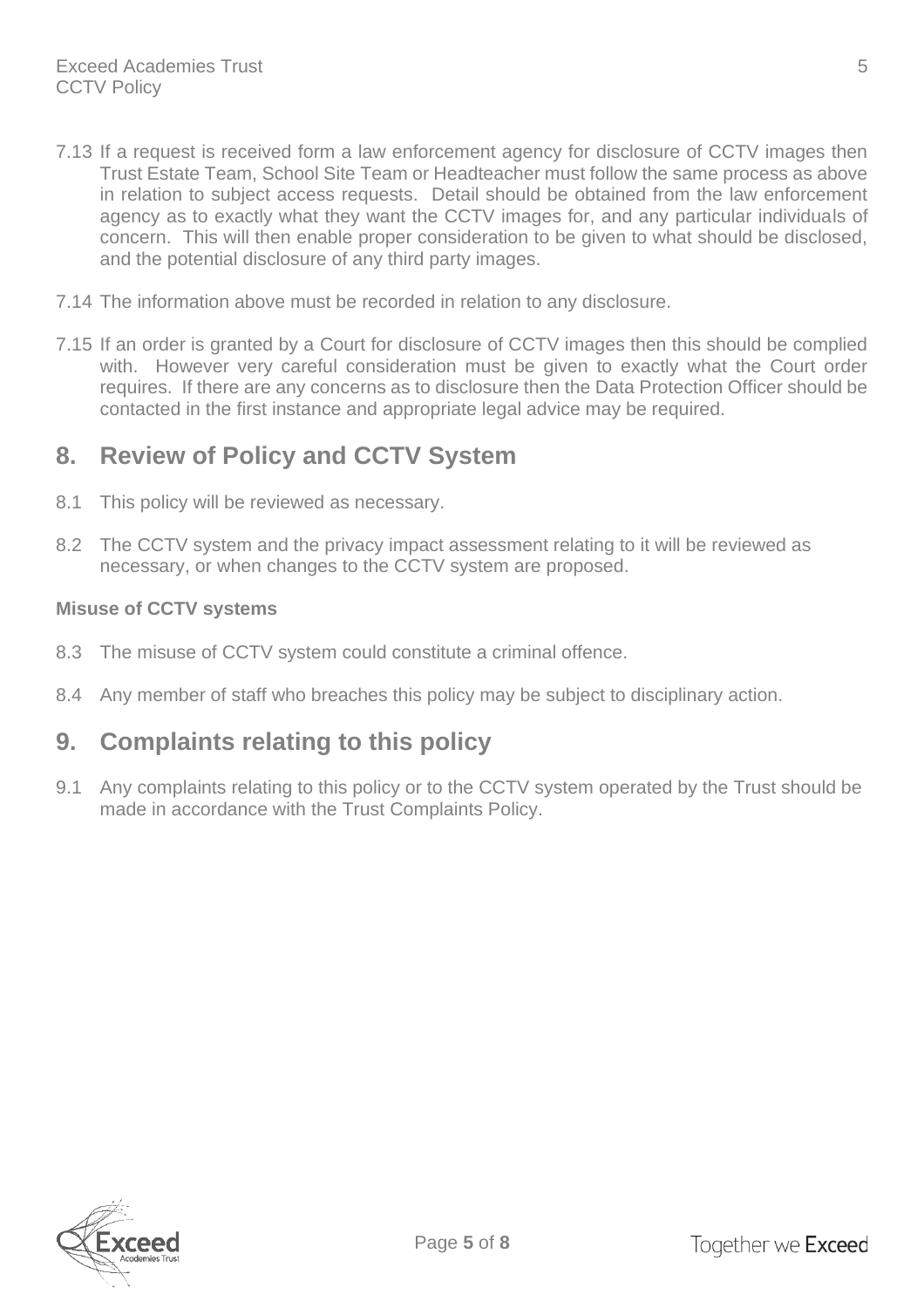# <span id="page-6-0"></span>Appendix 1 - CCTV PRIVACY IMPACT ASSESSMENT TEMPLATE

1 Who will be captured on CCTV?

Pupils, staff, parents / carers, volunteers, Governors and other visitors including members of the public etc.

2 What personal data will be processed?

Facial Images, behaviour, sound, etc.

3 What are the purposes for operating the CCTV system? Set out the problem that the Trust is seeking to address and why the CCTV is the best solution and the matter cannot be addressed by way of less intrusive means.

Prevention or detection of crime and reduce anti-social behaviour around sites, manage workforce issues including use within disciplinary procedures

4 What is the lawful basis for operating the CCTV system?

Legal Obligation, legitimate interests of the organisation to maintain health and safety and to prevent and investigate crime

5 Who is/are the named person(s) responsible for the operation of the system?

Estates Site Team School Site Teams Headteachers / Principal of each school

- 6 Describe the CCTV system, including:
	- a. Each school site has a fixed CCTV system with cameras located within the school grounds (internally and externally). The cameras are high specification to ensure that clear images are produced so that the images can be used for the purpose for which they are obtained.
	- b. Cameras have been sited within the School grounds to avoid capturing images which are not necessary for the purposes of the CCTV system;

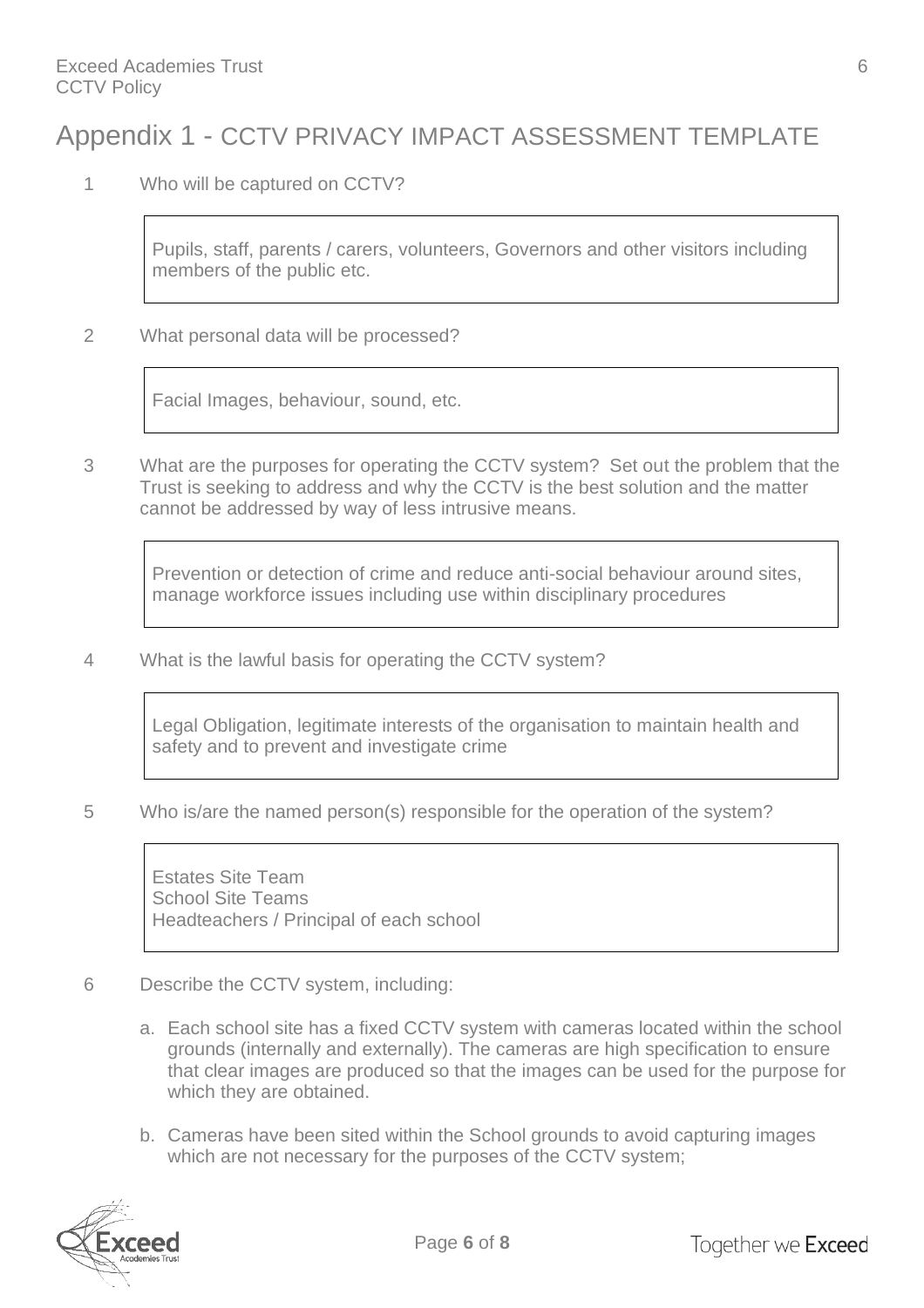- c. Signs indicating that CCTV is in operation are located at various locations within the site. These are located on the main entrances, within the car park and footpaths throughout school so that they are clearly visible to all stakeholders.
- 7 Set out the details of any sharing with third parties, including processors

CCTV footage maybe provided to external parties such as the Police, or through subject access requests. Careful consideration will be given to whether any provider is used in relation to the CCTV system and the access they might have to images.

The CCTV system is monitored by a third party monitoring company who have direct access to live images of the CCTV system once the system is armed on the schedule. All recording data is stored on the CCTV system itself, on individual hard drives located inside the unit.

8 Set out the retention period of any recordings, including why those periods have been chosen

30 days retention

9 Set out the security measures in place to ensure that recordings are captured and stored securely

CCTV footage is only accessible on one PC which is password protected. Only Key individuals have access to this PC. The footage is stored on the CCTV Server with no other access

- 10 What are the risks to the rights and freedoms of individuals who may be captured on the CCTV recordings?
	- Identification of an individual
	- Loss of data if recordings disclosed to a third party (such as the police) if data not encrypted
	- Misuse of data if accessed by non-authorised individual